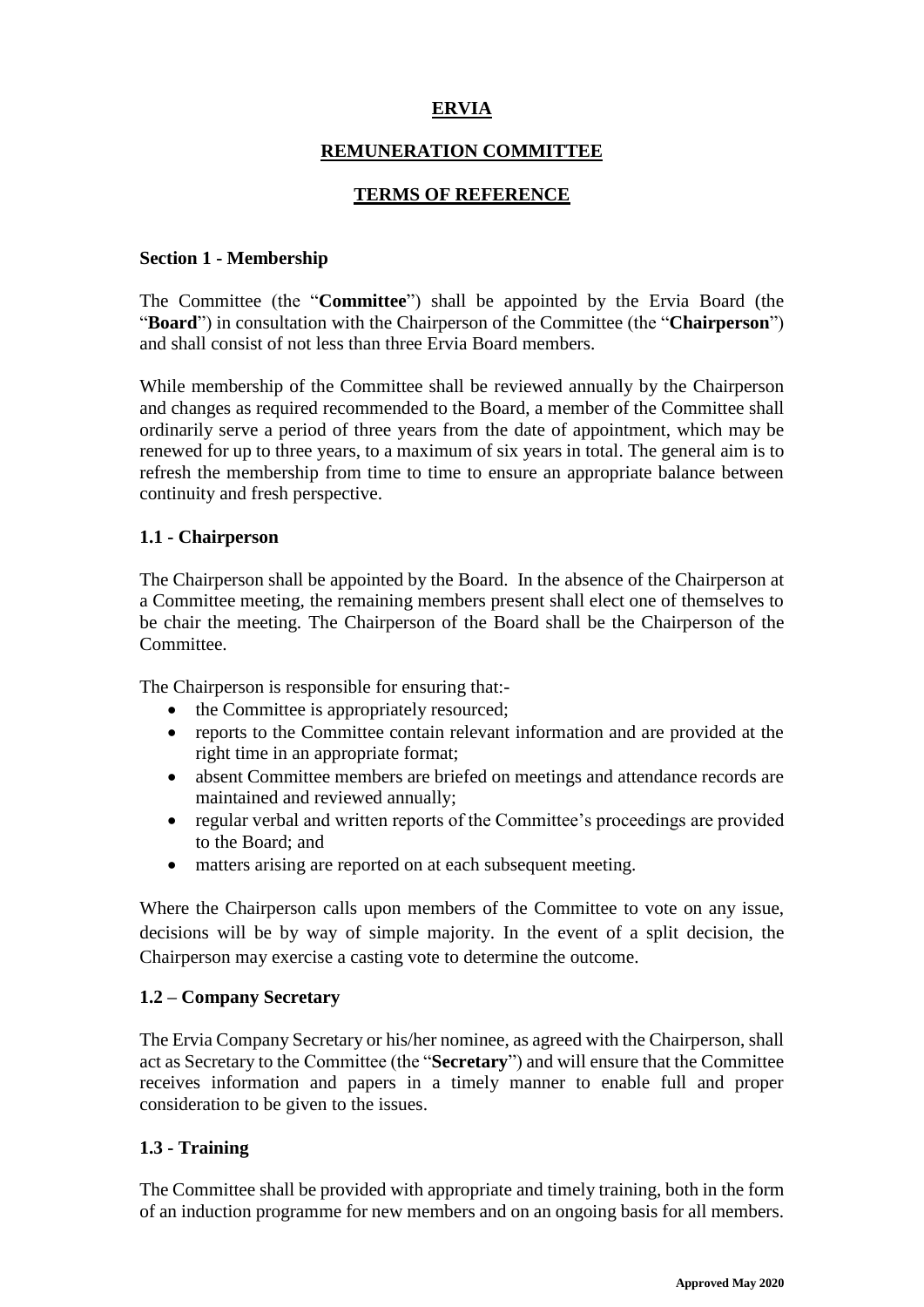The Secretary will be responsible for ensuring that this training, as identified by the Committee members, is provided. The Chairperson and Committee members shall make recommendations to the Ervia Board on the Committee's and individual members' training needs.

### **Section 2 – Meetings**

### **2.1 - Quorum**

The quorum for any meeting of the Committee shall be three (3).

# **2.2 – Conflicts of Interest**

Committee members shall take personal responsibility to declare any potential conflict of interest arising in relation to any items on the agenda for Committee meetings.

A register of Committee members' interests shall be maintained by the Company Secretary. Where a conflict of interest arises, a Committee member shall bring this to the attention of the Chairperson and where necessary absent themselves from the meeting for the duration of the discussion and shall not take part in any decisions in relation to the matter in question. Similar arrangements apply in relation to relevant meeting documentation where such documentation is not made available to the Committee member. This shall be noted in the minutes of the Committee meeting.

### **2.3 - Attendance**

Only members of the Committee are entitled to attend and vote at Committee meetings.

The Committee Chairperson) may invite any Board Member, executive or other person to attend any meeting(s) of the Committee from time to time, as and when appropriate and necessary.

# **2.4 - Frequency**

Meetings shall be convened at the discretion of the Chairperson, but shall be held at least three times per annum. The Board or the Committee Members may request further meetings as they consider necessary.

#### **2.5 Minutes**

The Secretary shall be responsible for recording the minutes of each meeting including the names of those present and in attendance. Draft minutes of meetings will be circulated to all Members in advance of their formal adoption by the Committee and their noting by the Board.

#### **Section 3 - Authority**

The Committee is authorised by the Board to investigate any activity within its terms of reference. It is authorised to seek any information, including documentation, it requires from any employee or agent of Ervia (including its subsidiary companies) to enable it to discharge its responsibilities.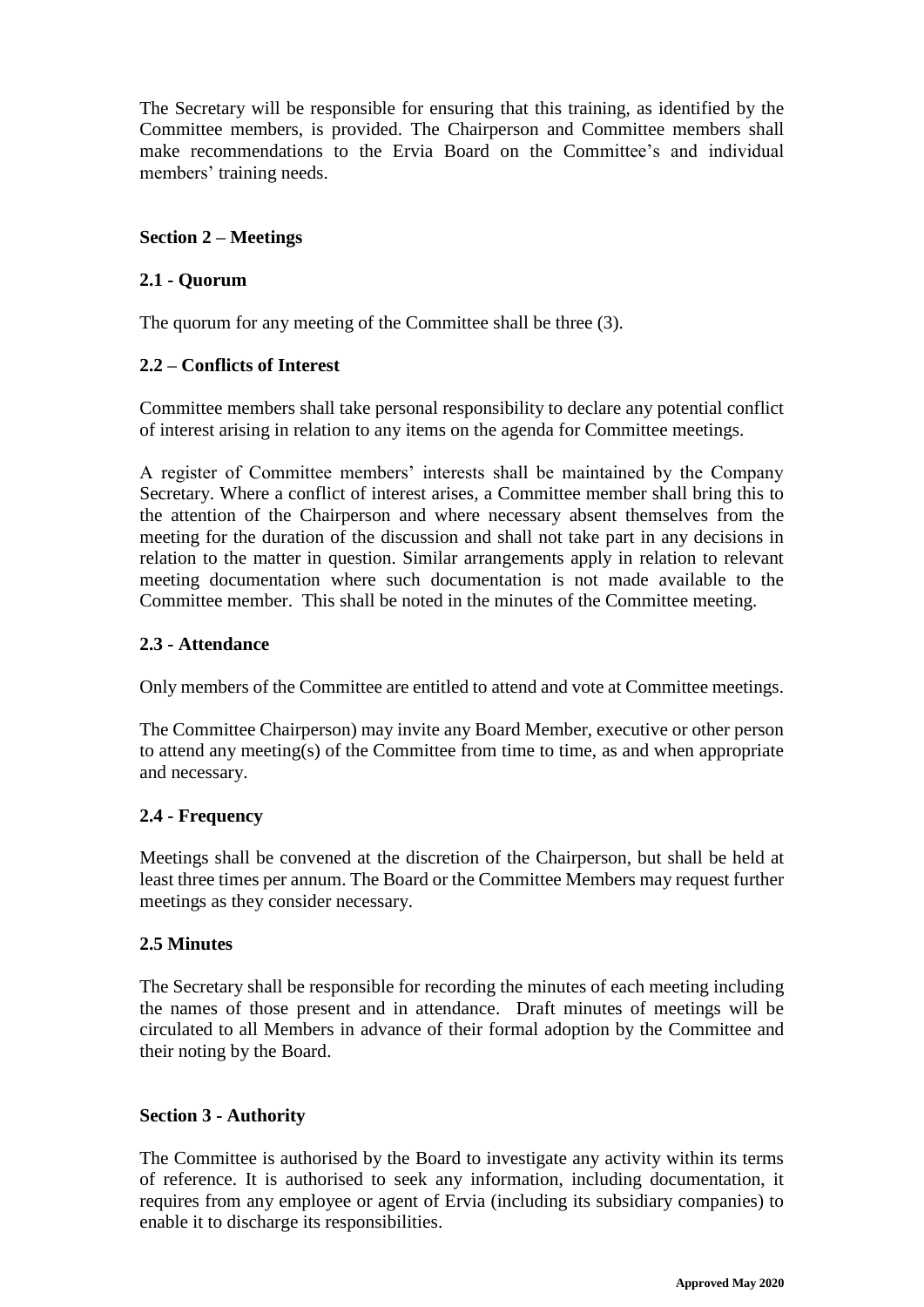The Committee may obtain external legal or other independent professional advice (including external remuneration consultants where required) if considered necessary. It shall have access to adequate funding to enable it to discharge its duties. The Committee is authorised, subject to the approval of the Board, to co-opt additional members to provide specialist skills, knowledge and experience if considered necessary.

### **Section 4 – Duties and responsibilities**

The Committee's main duties and responsibilities are:

### **Chief Executive Remuneration**

- to consider and make recommendations to the Board on the remuneration and other terms and conditions of employment of the Group Chief Executive Officer and any changes thereto having regard to the obligation of the Board to implement relevant Government policy, the obligations of the Code of Practice for the Governance of State Bodies ("the Code"), an analysis of the organisation's risk appetite and its long term strategic goals;
- implementation of any performance-related system in respect of the Group Chief Executive Officer including the examination of the Group Chief Executive Officer's performance annually having regard to any relevant Government policy;

#### **Senior Management Remuneration**

- to consider and approve the remuneration and other terms and conditions of employment of direct reports to the Group Chief Executive Officer prior to appointment following consultation with the Group Chief Executive Officer;
- to consider the policy on determination of senior management remuneration (with the exception of the Group Chief Executive Officer) having regard to any legal and regulatory requirements and the obligations of the Code. The pay levels of senior management should be set by reference to pay levels of posts with similar levels of duties and responsibilities in comparable employments but should also take account of the approved salary of the Group Chief Executive Officer. The salary of senior management should be set at a level that allows sufficient headroom between the Group Chief Executive Officer and senior management.
- to approve any changes in global grading and the remuneration of direct reports to the Group Chief Executive Officer;

#### **Succession Planning & Leadership Development**

- to monitor succession planning of direct reports to the Group Chief Executive Officer;
- to monitor the development of current and future leaders of the organisation;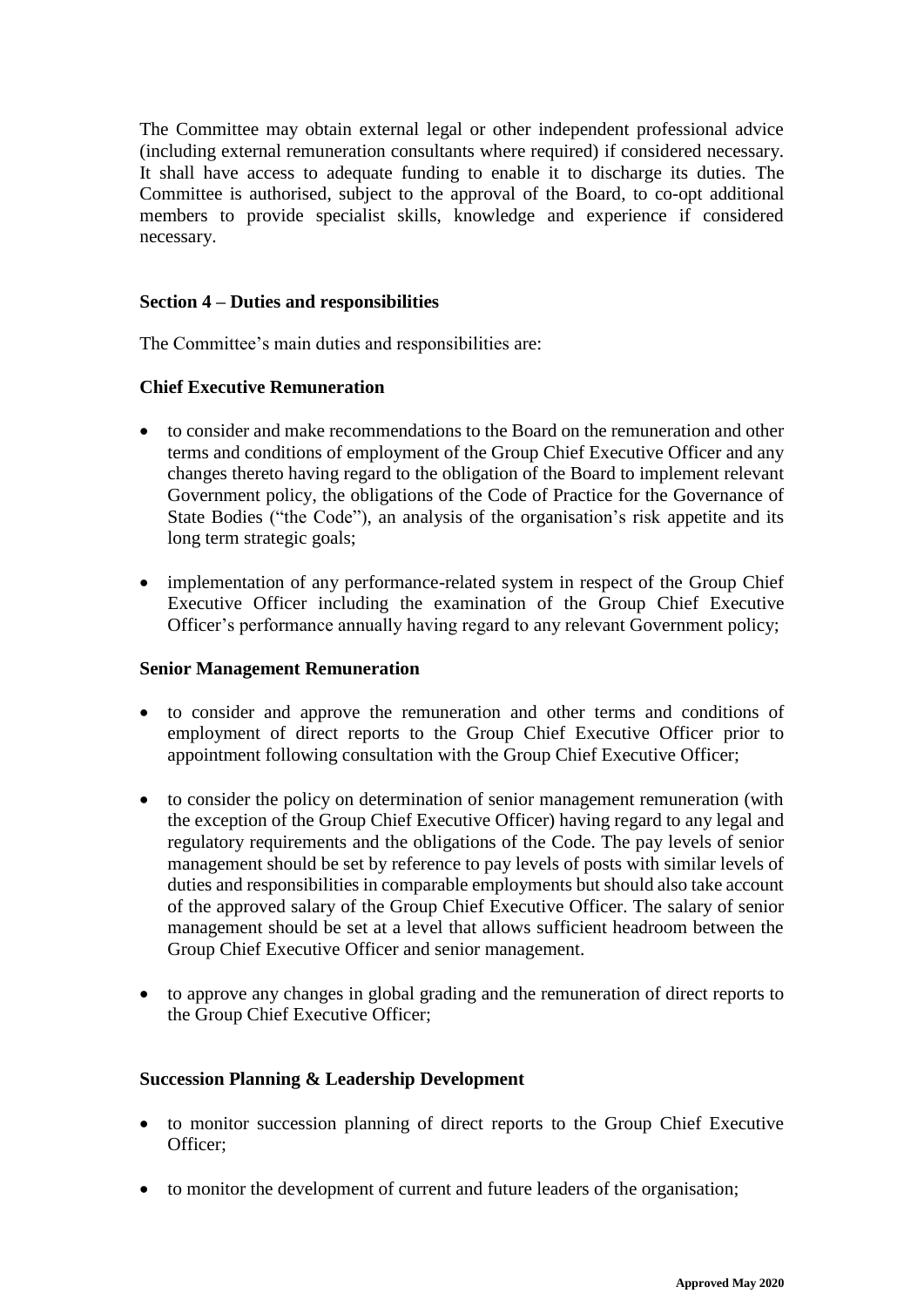### **Company Pay Model**

- to review the ongoing appropriateness and relevance of the company's pay model and system of performance management;
- to approve the payment of performance related awards across the company annually;

#### **Balanced Scorecards**

 to consider and make recommendations to the Board on the annual Balanced Scorecard process;

#### **Pension**

- to consider and make recommendations to the Board on the company's overall pension strategy including funding strategy for the defined benefit schemes;
- to consider the investment strategy being proposed by the trustees of the defined benefit schemes;

#### **Termination Payments of Senior Management**

 to review all termination agreements involving the Group Chief Executive Officer and other senior management, ensuring that contractual terms, and any payments made, are fair to the individual and the company;

# **Miscellaneous duties**

- to consider diversity and gender pay balance in all decisions of the committee;
- to approve minutes of Committee meetings;
- to work and liaise as necessary with all other Board committees; and

to perform any other duties or responsibilities expressly delegated to the Committee by the Board.

#### **Section 5 - Reporting Procedures**

The Committee shall compile an annual report to the Board for inclusion in the Ervia Annual Report describing its membership and its duties and responsibilities.

Ervia management shall ensure that all information relevant to the discharge of its responsibilities is provided to the Committee (and as requested by the Committee). Management shall also ensure that matters of material concern that are relevant to the Committee's responsibilities are brought promptly to the attention of the Committee.